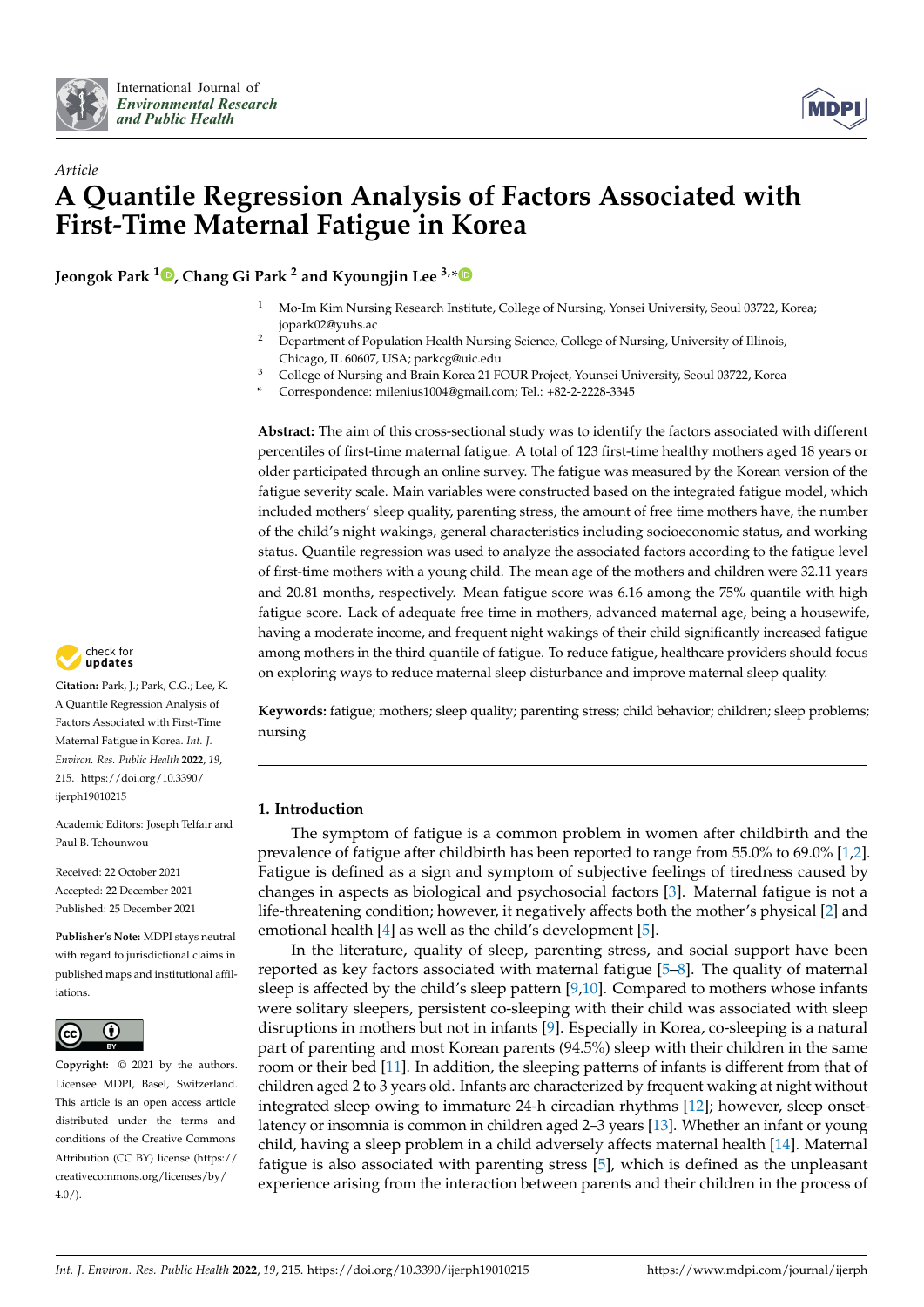parenting [\[15\]](#page-10-0). Cooklin et al. (2012) identified the relationship between parenting stress, parenting competence, and fatigue in mothers and fathers and found that higher parental fatigue was significantly associated with higher parenting stress and lower parenting competency, measured in terms of parenting self-efficacy and satisfaction. Higher fatigue was associated with recognizing one's child with demanding disposition, exhaustion with parenting, and lack of satisfaction and parenting ability. Social support, such as family support, is another significant factor of maternal fatigue [\[3,](#page-9-2)[5,](#page-9-4)[16\]](#page-10-1). Family support is needed by mothers in postpartum to reduce fatigue and it is an essential resource that allows resting and recuperating [\[16\]](#page-10-1). Cooklin et al. (2012) found that low satisfaction with existing family support, such as assistance with household tasks, was associated with higher fatigue [\[5\]](#page-9-4). In addition, Piper et al. (1987) explained that changes in the form of activities and rest could play an important role in the prevention and mitigation of fatigue [\[3\]](#page-9-2).

Maternal fatigue is higher in first-time mothers than in mothers with prior parenting experience [\[4,](#page-9-3)[17\]](#page-10-2). First-time mothers were more stressed and spent more time rearing their child because of a lack of experience with childcare compared with mothers with prior parenting experience [\[17\]](#page-10-2). Specifically, the main stressor for first-time mothers was related to direct care for their child, such as neonatal bathing and feeding [\[4\]](#page-9-3).

Some studies have reported that maternal fatigue is not only limited to a short period after childbirth but also persists from six months to several years after childbirth [\[18](#page-10-3)[–20\]](#page-10-4). For example, Giallo et al. (2015) found that a moderate to high level of maternal fatigue had been maintained without any change for several months. Another study found that mothers were more fatigued and had a lower level of energy at 14 to 19 months after childbirth compared with mothers in early postpartum [\[20\]](#page-10-4). Furthermore, maternal fatigue was more severe during the early childhood period (from childbirth to three years old), where the energy demands of parenthood are considerably higher [\[21\]](#page-10-5). Although maternal fatigue has been reported in mothers rearing young children as well as infants, most studies on maternal fatigue have focused on short-term periods after childbirth to as much as six months after childbirth, and little is known about the fatigue of mothers rearing young children.

The conceptual framework of this study (Figure [1\)](#page-2-0) was developed based on Piper's integrated fatigue model [\[3\]](#page-9-2). This model accounts for sleep-wake, psychological, activity-rest, individual, and environmental patterns. In the current study, sleep-wake pattern refers to mothers' sleep quality; psychological pattern, parenting stress; activity-rest pattern, the amount of free time mothers have; individual pattern, general characteristics, socioeconomic status, and working status; and environmental pattern, the number of child's night wakings.

Most of the estimation strategies in previous studies related to maternal fatigue were usually analyzed with the ordinary least squares (OLS) method, which is a common statistical method used by researchers to investigate relationships between variables [\[22\]](#page-10-6).

This method typically assumes that associations between the independent and dependent variables are the same at all levels and it can confirm effects on the medians of dependent variables [\[22\]](#page-10-6). On the other hand, quantile regression analysis is a method of estimating functional relationships between variables in all the parts of a probability distribution [\[23\]](#page-10-7); one advantage is that this analysis can be performed for different percentiles as well as the mean of the distribution of dependent variables [\[24\]](#page-10-8). Quantile regression is an ideal method for estimating the conditional quantiles of a response variable distribution in a linear model, which provides a more complete view of possible causal relationships between variables.

In summary, it is known that maternal fatigue is related to maternal sleep quality, parenting stress, mother's free time, family support, maternal age, social-economic status, and night wakings in their child. However, previous studies have focused on the fatigue of mothers, regardless of whether they are primipara or multipara [\[25\]](#page-10-9). In addition, little is known as to which factors are related to the fatigue level of mothers.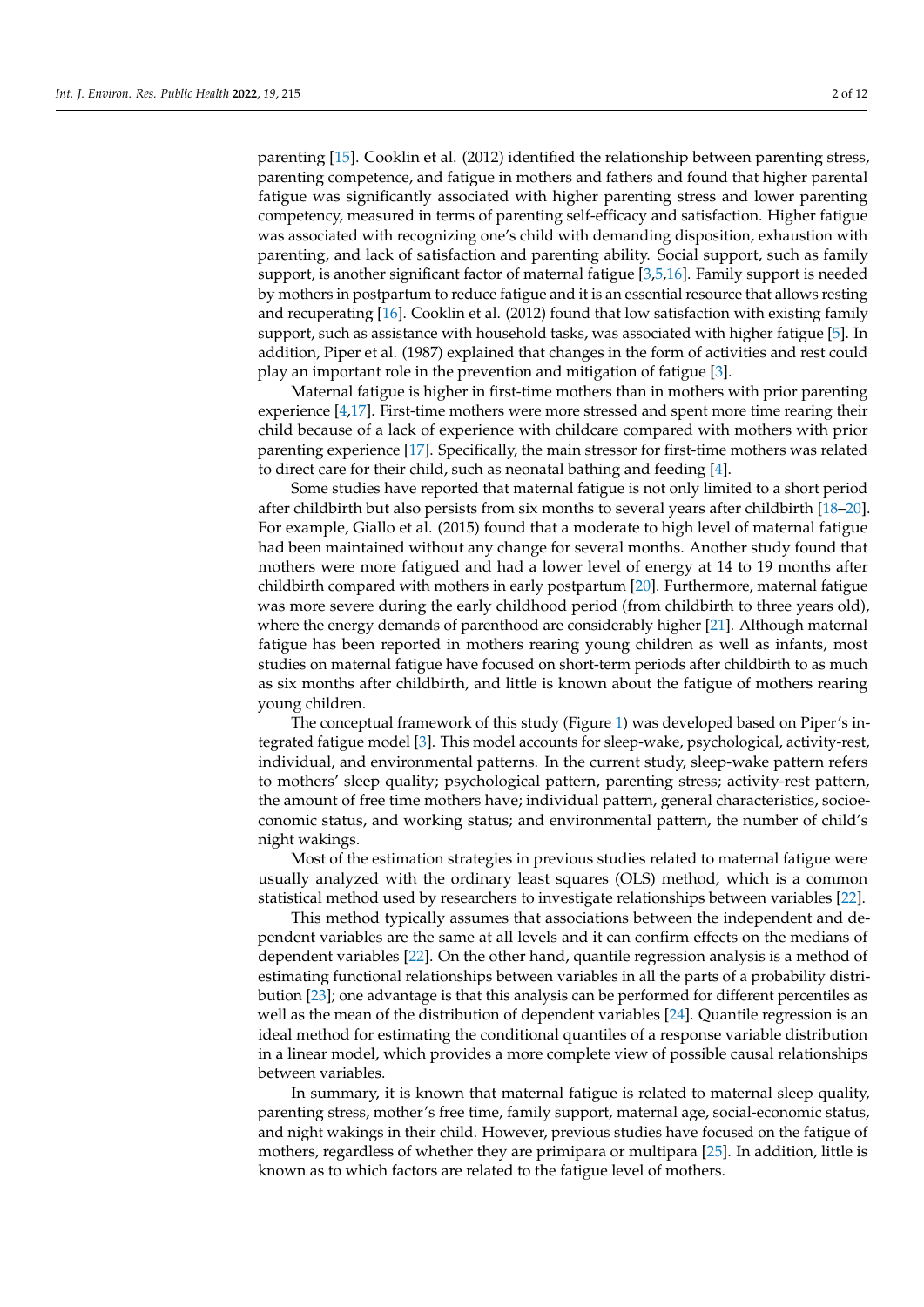<span id="page-2-0"></span>

**Figure 1.** Conceptual Framework of the Study. **Figure 1.** Conceptual Framework of the Study.

fatigue model mentioned above associated with different percentiles of first-time maternal fatigue using quantile regression.  $\sigma$  or  $\sigma$  investigate relationships between variables  $\sigma$ . The purpose of this study was to identify the factors developed based on the integrated

# **The method of the independent assumes that assumes that assumes the independent and de-**

# pendent variables are the same at all levels and it can confirm effects on the medians of *2.1. Study Design*

A cross-sectional design was used in this study.  $\epsilon$  relationships between variables in all the parts of a parts of a probability distribution of a probability distribution of a probability distribution of a probability distribution of a probability distribution of a p

# tribution [23]; one advantage is that this analysis can be performed for different percen-*2.2. Ethical Consideration*

The Institutional Review Board of Yonsei University in Korea (No. Y-2018-0044) approved  $s_{\rm i}$  is an ideal method for estimating the conditional quantiles of a response variable variables  $s_{\rm i}$ distribution in a linear model, which provides a more complete view of possible causal this study.

## 2.3. Sample Size

The sample size was calculated using the G\*power program before starting the study. We obtained a minimum sample size of 109 using linear multiple regression with effect size 0.15, significance level 0.05, power 0.8, and eight predictors. Considering the attrition rate of 15%, the sample size was calculated 128. Thus, the sample size of 123 was appropriate for having appropriate power.

#### grated fatigue model mentioned above associated with different percentiles of first-time *2.4. Participants*

The following questions were used to screen for eligibility. "How many children treatment for more than 6 months after being diagnosed with a specific disease?" A total *2.1. Study Design* of 123 women were included. The inclusion criteria were; women who (1) were first-timedo you have?" "How old is your child?" "What year were you born?" "Did you receive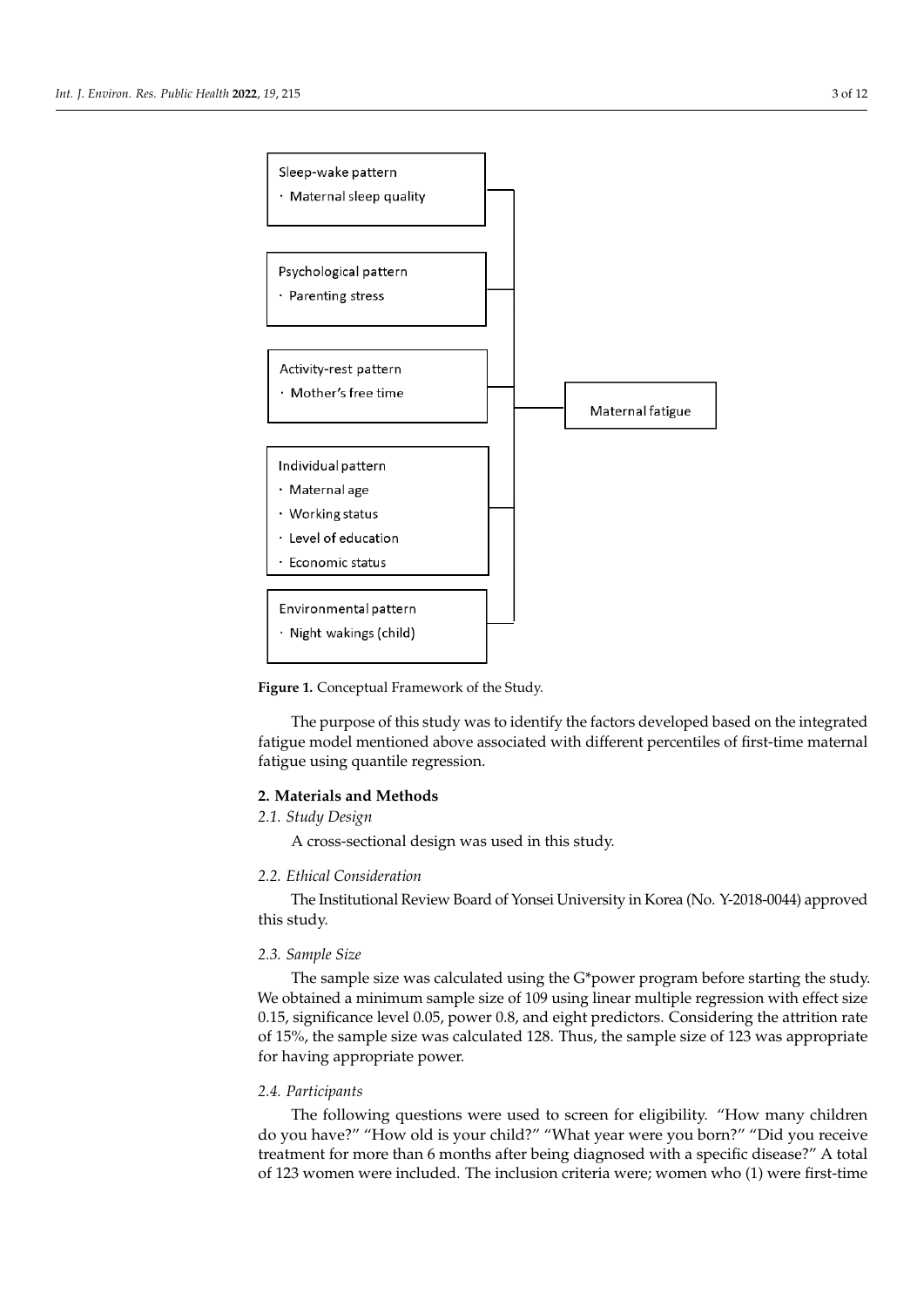mothers rearing a child three years old or younger, (2) were aged 18 years old or older, and (3) did not have a current illness or were not taking medications.

#### *2.5. Data Collection*

The data were collected between 30 May and 19 June in 2018 through an online survey from Korean online popular communities. First, a research assistant sent an e-mail regarding the research topic to potential participants in the survey community. Second, if potential participants were interested in the research topic after reading a summarized introduction of this study, they were screened for eligibility using questionnaires. Third, upon meeting the inclusion criteria, they were guided to click and read subsequent pages for a detailed description of the study. Then, participants read the detailed description of this study and were asked, "Do you agree to participate in this study?" If they clicked the button, it was considered as their agreement to participate.

#### *2.6. Variables*

#### 2.6.1. Fatigue

Maternal fatigue was assessed using the Korean version of the fatigue severity scale [\[26\]](#page-10-10). The fatigue severity scale was originally developed by Krupp et al. [\[27\]](#page-10-11) and is a self-reported measure consisting of 9 items that assess the degree of fatigue during the previous week. Each question is rated on a 7-point Likert scale, with high scores indicating a high degree of fatigue. The Cronbach's alpha of the original version was 0.88 and that of the Korean version was 0.87. In the current study, it was 0.92.

#### 2.6.2. Sleep Quality

Maternal sleep quality was measured using the Korean version of the Pittsburgh Sleep Quality Index [\[28,](#page-10-12)[29\]](#page-10-13). The Pittsburgh sleep quality index is a self-rated questionnaire that assesses sleep quality and sleep disturbances over a one-month time interval. The scores range from 0 to 21 and higher scores indicate lower sleep quality. The Cronbach's alpha of the Korean version was 0.84 and in this study it was 0.76.

#### 2.6.3. Parenting Stress

Parenting stress was measured using the Korean version of the parenting stress index short-form [\[30\]](#page-10-14). The parenting stress index short-form was developed by Abidin in 1995 [\[31\]](#page-10-15) and designed as a screening and diagnostic assessment instrument for identifying problems in terms of parent and child systems that are under stress and in which deviant development of the child is likely to take place or dysfunctional parenting is likely to occur [\[31\]](#page-10-15). The parenting stress index short-form contains 36 of the original 120 items in the parenting stress index. The total scores are the sums of scores and high scores indicate high parenting stress. The Cronbach's alpha of the Korean version ranged from 0.76 to 0.91. In this study, it was 0.76.

#### 2.6.4. Free Time of Mother

The amount of mothers free time was measured by the question, "Did you have time during the day to enjoy physical and mental rest and relaxation, such as exercise, reading a book, and having tea time, that was only for yourself by getting help related to childcare or housework from others (e.g., husbands, parents, babysitters, etc.)?" Mothers who answered "yes" were asked the following question, "In the last month, how many hours of free time did you take in a day on average?" The answer was in terms of minutes and for mothers who answered "no," the response was coded as 0 min.

#### 2.6.5. General Characteristics

The general characteristics of participants that were assessed included age (year), level of education (high school graduate, college graduate, graduate school or higher), working status (yes, no) and economic status (low, middle, high).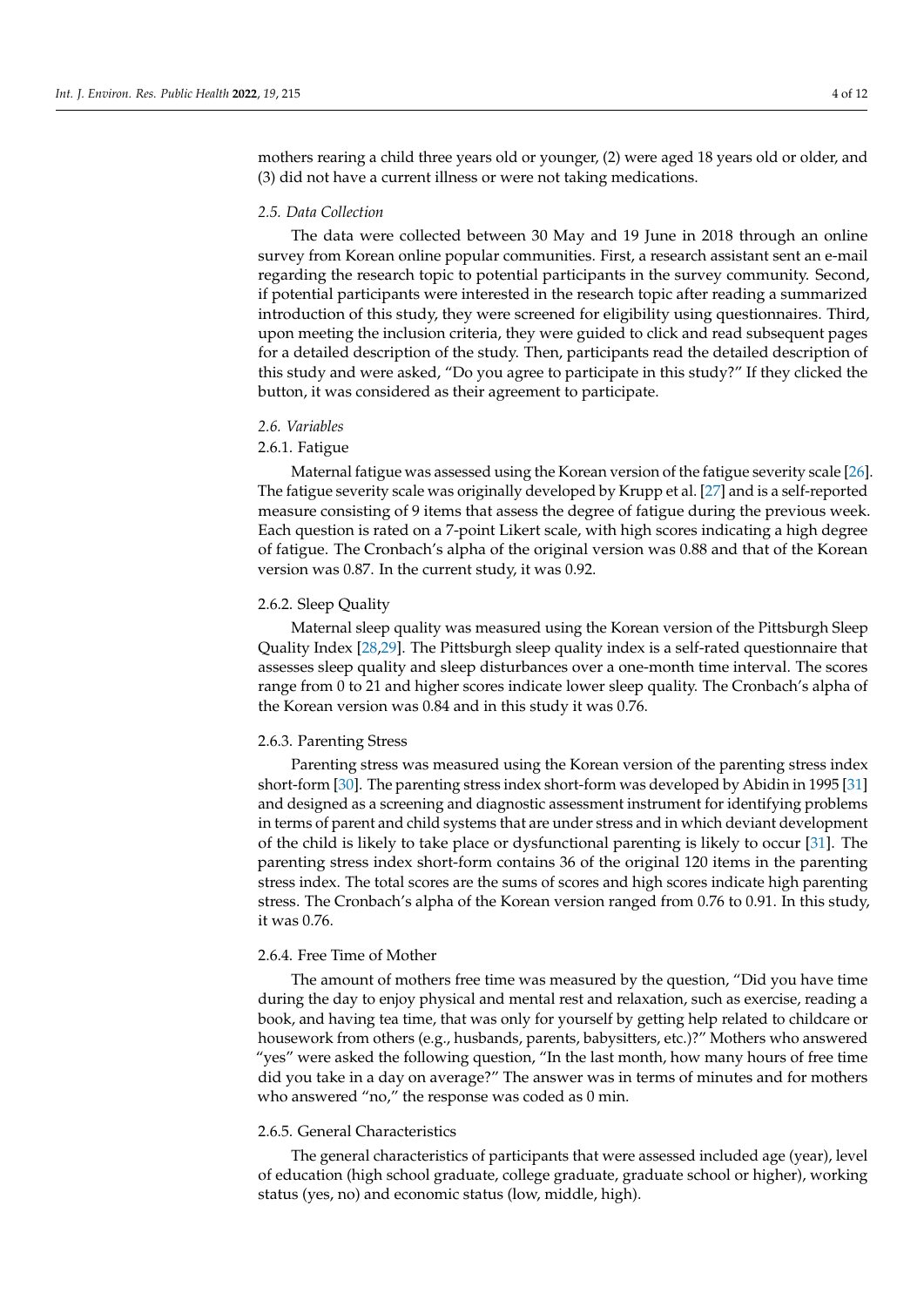#### 2.6.6. The Number of Child's Night Wakings

The number of the child's night wakings was assessed by the question "In the last month, how many times did your child wake up at night (from 7:00 p.m. to 7:00 a.m.) on average?" The possible responses were "zero," "once," "twice," or "more than thrice".

#### 2.6.7. Data Analysis

The quantile regression method was used for identifying factors related to being a first-time mother with a young child according to the level of fatigue, especially in the 75% quantile with high fatigue scores. This study also used OLS to compare the results with those of quantile regression. Quantile regression analysis provides greater flexibility compared to other regression methods in identifying differing relationships at different parts of the distribution of a dependent variable [\[24\]](#page-10-8).

Descriptive statistics such as means, standard deviations, or percentages were used to describe the participants' characteristics. To examine multicollinearity between the explanatory variables, variance inflation factor and condition index were examined. Consequently, the variable of child age was excluded from the main analysis because it had a condition index value of 35.03 and was highly correlated with the number of the child's night wakings. All statistical analysis was performed using SAS software (SAS Institute, Inc., Cary, NC, USA), Version 9.4 of the SAS System [\[32\]](#page-10-16).

### **3. Results**

*3.1. Maternal and Child Characteristics*

General characteristics of mothers and children are presented in Table [1.](#page-5-0)

| <b>Variables</b>                | Categories            | Mean $\pm$ SD<br>(Range) | $n\left(\%\right)$ |  |
|---------------------------------|-----------------------|--------------------------|--------------------|--|
| <b>Maternal characteristics</b> |                       |                          |                    |  |
| Fatigue score                   |                       | $4.84 \pm 1.08$          |                    |  |
| (possible range: 1-7)           |                       | $(1.78 - 6.89)$          |                    |  |
|                                 | 25% Percentile        | $3.33 \pm 0.72$          |                    |  |
|                                 | 50% Percentile        | $4.92 \pm 0.46$          |                    |  |
|                                 | 75% Percentile        | $6.16 \pm 0.31$          |                    |  |
| Sleep-wake Pattern              |                       |                          |                    |  |
| Sleep quality score             |                       | $8.75 \pm 3.32$ (2-17)   |                    |  |
| (possible range: 0-21)          |                       |                          |                    |  |
| Psychological pattern           |                       |                          |                    |  |
| Parenting stress                |                       | $93.81 + 21.13$          |                    |  |
|                                 |                       | $(40 - 151)$             |                    |  |
| (possible range: 0-100)         | Normal (0-84)         |                          | 71 (57.71)         |  |
|                                 | Slightly high (85-90) |                          | 14 (11.38)         |  |
|                                 | High (91-95)          |                          | 14 (11.48)         |  |
|                                 | Very high $(≥96)$     |                          | 24 (19.51)         |  |
| Activity-rest pattern           |                       |                          |                    |  |
| Mother's free time              |                       | $85.98 \pm 115.32$       |                    |  |
|                                 |                       | $(0 - 480)$              |                    |  |
| Individual pattern              |                       |                          |                    |  |
| Maternal age (year)             |                       | $32.11 \pm 3.80$ (22-42) |                    |  |

**Table 1.** General Characteristics (*n* = 123).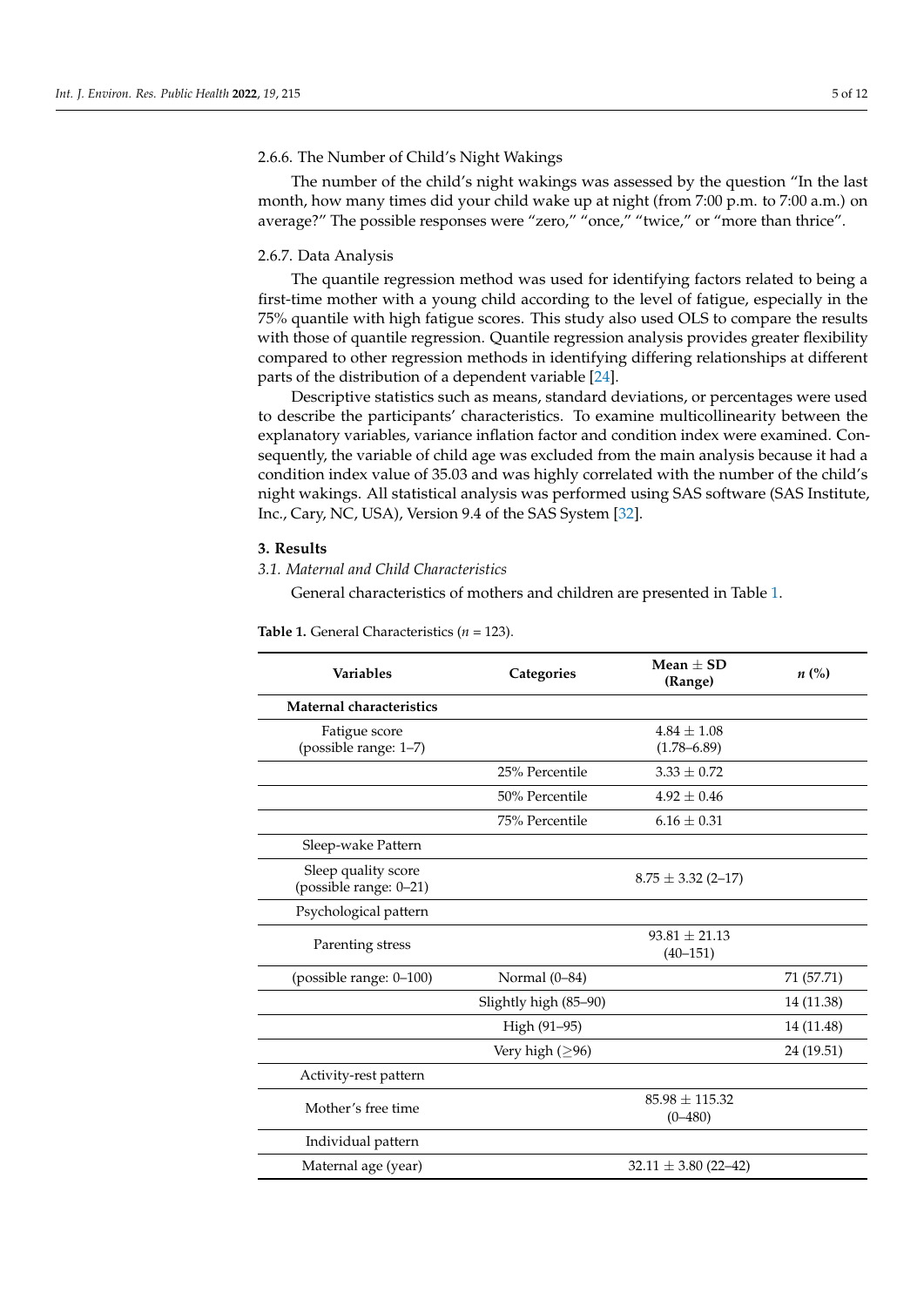| <b>Variables</b>                      | Categories                         | Mean $\pm$ SD<br>(Range) | $n\left(\%\right)$ |  |  |
|---------------------------------------|------------------------------------|--------------------------|--------------------|--|--|
|                                       | Child only                         |                          | 1(0.81)            |  |  |
| Family type<br>(Living together with) | Spouse/child                       |                          | 113 (91.87)        |  |  |
|                                       | Three generations                  |                          | 9(7.32)            |  |  |
| Working status                        | No                                 |                          |                    |  |  |
|                                       | Yes                                |                          | 72 (58.54)         |  |  |
| <b>Education</b> level                | High school graduate               |                          | 15 (12.20)         |  |  |
|                                       | College graduate                   |                          | 93 (75.61)         |  |  |
|                                       | >Graduate school                   |                          | 15 (12.20)         |  |  |
|                                       | Low (<2700)                        |                          | 67 (54.47)         |  |  |
| Economic status<br>(USD/month)        | Middle $(\geq 2700,$<br>$< 5000$ ) |                          | 48 (39.02)         |  |  |
|                                       | High $(\geq 5000)$                 |                          | 8(6.50)            |  |  |
| Child characteristics                 |                                    |                          |                    |  |  |
| Age (month)                           |                                    | $20.81 \pm 9.54$ (3-36)  |                    |  |  |
| Environmental pattern                 |                                    |                          |                    |  |  |
| Number of night                       | $\boldsymbol{0}$                   |                          | 20 (16.26)         |  |  |
| wakings                               | 1                                  |                          | 42 (34.15)         |  |  |
|                                       | $\overline{2}$                     |                          | 28 (22.76)         |  |  |
|                                       | $\geq$ 3                           |                          | 33 (26.83)         |  |  |

<span id="page-5-0"></span>**Table 1.** *Cont.*

#### 3.1.1. General Characteristics of Mothers

A total of 123 mothers with young children were included in this study. Their mean fatigue score was  $4.84$  (SD = 1.08), ranging from 1.78 to 6.89, and the mean fatigue scores in the 25%, 50%, and 75% quantiles were 3.33 (SD = 0.72), 4.92 (SD = 0.46), and 6.16 (SD = 0.31), respectively. The mean maternal sleep quality score was  $8.75$  (SD = 3.32), ranging from 2 to 17. The mean parenting stress score was 93.81 (SD = 21.13) and about 20% of the participants were categorized as having very high parenting stress. The mean free time of mothers was  $85.98$  (SD = 115.32) minutes a day. The mean age of mothers was 32.11  $(SD = 3.80)$  years, with a ranging from 22 to 42 years old. By family type, the majority (91.9%) were nuclear families. Approximately 59% of the participants had a job and about three-fourth of them had graduated from college. Furthermore, 54.5% of the participants (*n* = 67) had a monthly household income less than 2700 USD, and only 6.5% reported a monthly households income of 5000 USD or more.

## 3.1.2. General Characteristics of Children

The mean age of the children was  $20.81$  (SD = 9.54) months, ranging from three to 36 months. Approximately half of the children woke up more than twice per night.

## *3.2. Factors Associated with Maternal Fatigue*

The results of the OLS and quantile regression analyses are presented in Table [2.](#page-6-0) The results of the OLS analysis showed that maternal sleep quality ( $\beta = 0.14$ , SE = 0.03,  $p < 0.0001$  and the group with the highest parenting stress ( $\beta = 0.71$ , SE = 0.24,  $p = 0.004$ ) were significantly associated with maternal fatigue.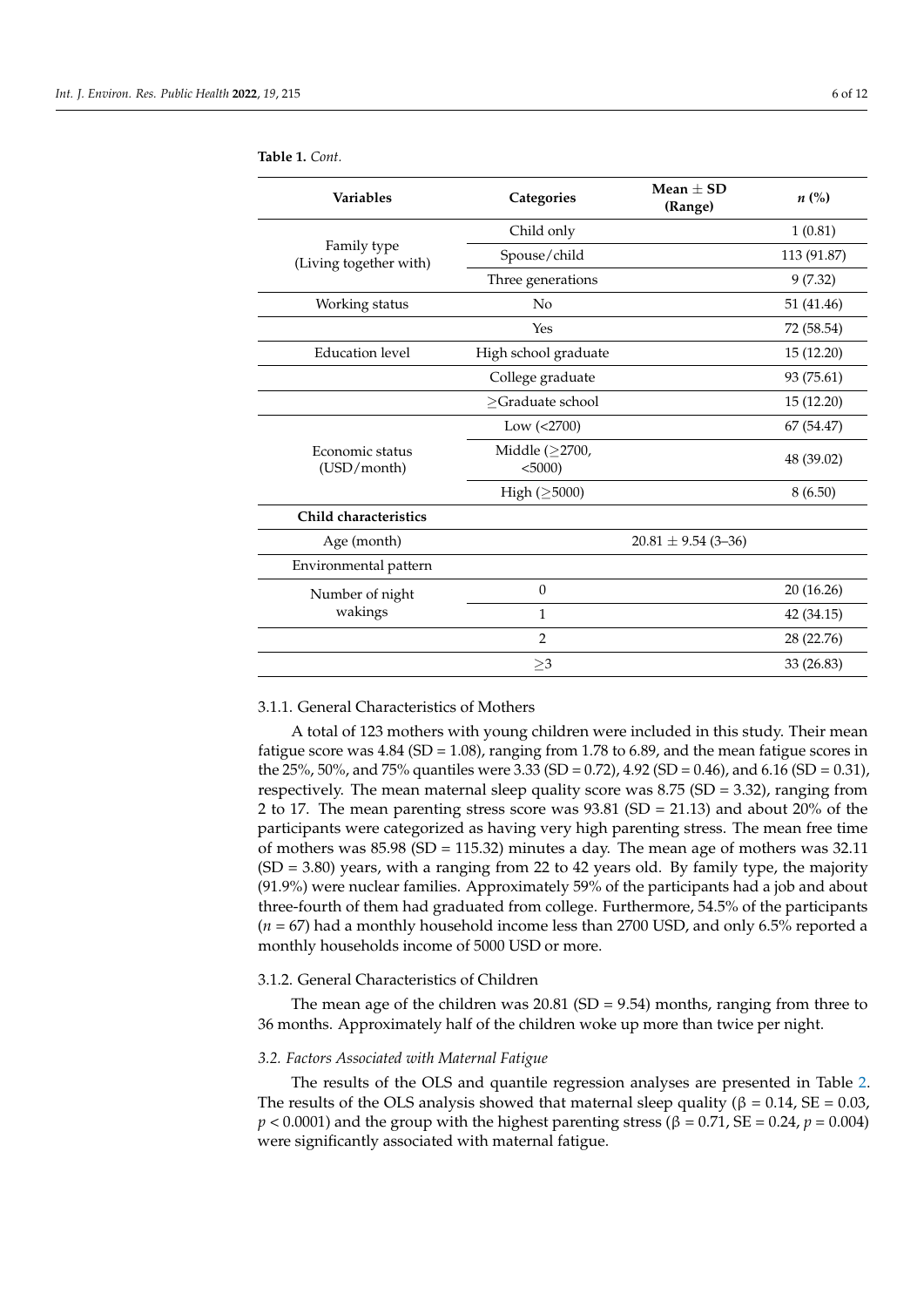| Categories               | <b>Variables</b>                      | Categories                      | $OLS (n = 123)$                  |         | OR 0.25 $(n = 28)$               |         | OR 0.50 $(n = 67)$ |              |          | OR 0.75 $(n = 28)$ |              |          |                  |       |
|--------------------------|---------------------------------------|---------------------------------|----------------------------------|---------|----------------------------------|---------|--------------------|--------------|----------|--------------------|--------------|----------|------------------|-------|
|                          |                                       |                                 | $\beta$ (SE)<br>$\boldsymbol{p}$ |         | $\beta$ (SE)<br>$\boldsymbol{p}$ |         |                    | $\beta$ (SE) |          | $\boldsymbol{p}$   | $\beta$ (SE) |          | $\boldsymbol{p}$ |       |
| Sleep-wake<br>pattern    | Maternal<br>sleep quality             |                                 | 0.14                             | (0.03)  | < 0.0001                         | 0.21    | (0.03)             | < 0.0001     | 0.13     | (0.03)             | < 0.0001     | 0.05     | (0.02)           | 0.005 |
| Psychological<br>pattern |                                       | Normal                          |                                  |         |                                  |         |                    |              |          |                    |              |          |                  |       |
|                          | Parenting<br>$_{\mbox{stress}}$       | Slightly<br>high                | 0.47                             | (0.28)  | 0.098                            | 0.42    | (0.32)             | 0.193        | 0.32     | (0.26)             | 0.210        | 0.33     | (0.18)           | 0.069 |
|                          |                                       | High                            | 0.20                             | (0.29)  | 0.489                            | 0.07    | (0.33)             | 0.836        | 0.13     | (0.27)             | 0.618        | 0.08     | (0.19)           | 0.655 |
|                          |                                       | Very high                       | 0.71                             | (0.24)  | 0.004                            | 0.70    | (0.27)             | 0.011        | 0.73     | (0.22)             | 0.001        | 0.59     | (0.15)           | 0.000 |
| Activity-rest<br>pattern | Mother's<br>free time                 |                                 | $-0.001$                         | (0.001) | 0.353                            | 0.000   | (0.001)            | 0.808        | $-0.002$ | (0.001)            | 0.027        | $-0.002$ | (0.001)          | 0.004 |
| Individual<br>pattern    | Age (year)                            |                                 | 0.03                             | (0.02)  | 0.234                            | 0.01    | (0.03)             | 0.614        | 0.03     | (0.02)             | 0.122        | 0.04     | (0.02)           | 0.017 |
|                          | Working<br>status                     | No                              |                                  |         |                                  |         |                    |              |          |                    |              |          |                  |       |
|                          |                                       | Yes                             | 0.02                             | (0.19)  | 0.933                            | 0.21    | (0.21)             | 0.327        | $-0.07$  | (0.17)             | 0.687        | $-0.36$  | (0.12)           | 0.003 |
|                          | Education<br>level                    | High<br>school                  |                                  |         |                                  |         |                    |              |          |                    |              |          |                  |       |
|                          |                                       | College<br>graduation           | $-0.23$                          | (0.31)  | 0.456                            | $-0.89$ | (0.35)             | 0.012        | $-0.24$  | (0.28)             | 0.386        | 0.17     | (0.19)           | 0.380 |
|                          |                                       | Graduate<br>school              | $-0.31$                          | (0.40)  | 0.436                            | $-1.13$ | (0.45)             | 0.013        | $-0.49$  | (0.36)             | 0.178        | $-0.47$  | (0.25)           | 0.063 |
|                          | Economic<br>status<br>(USD/<br>month) | Low<br>(<2700)                  |                                  |         |                                  |         |                    |              |          |                    |              |          |                  |       |
|                          |                                       | Middle<br>(22700,<br>$< 5000$ ) | 0.07                             | (0.19)  | 0.728                            | 0.21    | (0.21)             | 0.334        | 0.09     | (0.17)             | 0.592        | 0.27     | (0.12)           | 0.025 |
|                          |                                       | High<br>$( \geq 5000)$          | $-0.56$                          | (0.37)  | 0.128                            | $-0.43$ | (0.41)             | 0.299        | $-0.91$  | (0.33)             | 0.007        | $-0.84$  | (0.23)           | 0.000 |
| Environmental<br>pattern | Number of<br>night<br>wakings         | $\boldsymbol{0}$                |                                  |         |                                  |         |                    |              |          |                    |              |          |                  |       |
|                          |                                       | $\mathbf{1}$                    | 0.11                             | (0.27)  | 0.675                            | 0.15    | (0.31)             | 0.169        | $-0.04$  | (0.25)             | 0.863        | 0.04     | (0.17)           | 0.831 |
|                          |                                       | $\overline{2}$                  | 0.02                             | (0.29)  | 0.953                            | $-0.40$ | (0.33)             | 0.229        | $-0.07$  | (0.26)             | 0.778        | 0.21     | (0.18)           | 0.248 |
|                          |                                       | $\geq$ 3                        | 0.13                             | (0.29)  | 0.653                            | $-0.24$ | (0.32)             | 0.470        | 0.06     | (0.26)             | 0.831        | 0.43     | (0.18)           | 0.022 |

<span id="page-6-0"></span>**Table 2.** The Results of Quantile Regression of Factors Associated with Maternal Fatigue (*n* = 123).

Similarly, maternal sleep quality (25%: β = 0.21, SE = 0.03, *p* < 0.0001; 50%: β = 0.13, SE = 0.03, *p* < 0.0001; 75%: β = 0.05, SE = 0.02, *p* = 0.005) and parenting stress (25%: β = 0.70, SE = 0.27, *p* = 0.011; 50%: β = 0.73, SE = 0.22, *p* = 0.001; 75%: β = 0.59, SE = 0.15, *p* = 0.0002) were significantly associated with maternal fatigue in the quantile regressions.

Furthermore, the maternal fatigue level of the 75% quantile was significantly associated with amount of mother's free time (β = -0.002, SE = 0.001,  $p = 0.004$ ), maternal age (β = 0.04, SE = 0.02, *p* = 0.017), working mothers (β = -0.36, SE = 0.12, *p* = 0.003), the group with moderate monthly income ( $\beta = 0.27$ ,  $SE = 0.12$ ,  $p = 0.025$ ), group with high monthly income  $(\beta = -0.84, SE = 0.23, p = 0.0004)$ , and three or more instances of child's night wakings  $(\beta = 0.43, SE = 0.18, p = 0.022)$ . These were not significant in the OLS analysis.

#### **4. Discussion**

The purpose of this study was to identify factors associated with maternal fatigue based on Piper's integrated fatigue model. The major findings of this study are as follows: (1) sleep-wake and psychological patterns such as maternal sleep quality and parenting stress were significantly associated with maternal fatigue; (2) activity-rest, individual, and environmental patterns such as free time, mother's current age, working status, economic status, and number of the child's night wakings were associated with a high level of fatigue.

The present results showed that maternal sleep quality and parenting stress were significantly associated with all quantiles of maternal fatigue, which is consistent with previous studies [\[5,](#page-9-4)[8,](#page-9-5)[33\]](#page-10-17). Regarding maternal sleep quality, Gay et al. (2004) found a significant association between increased fatigue and sleep disturbances measured by wrist actigraphy and questionnaires among 72 couples in the postpartum period [\[33\]](#page-10-17). Similarly,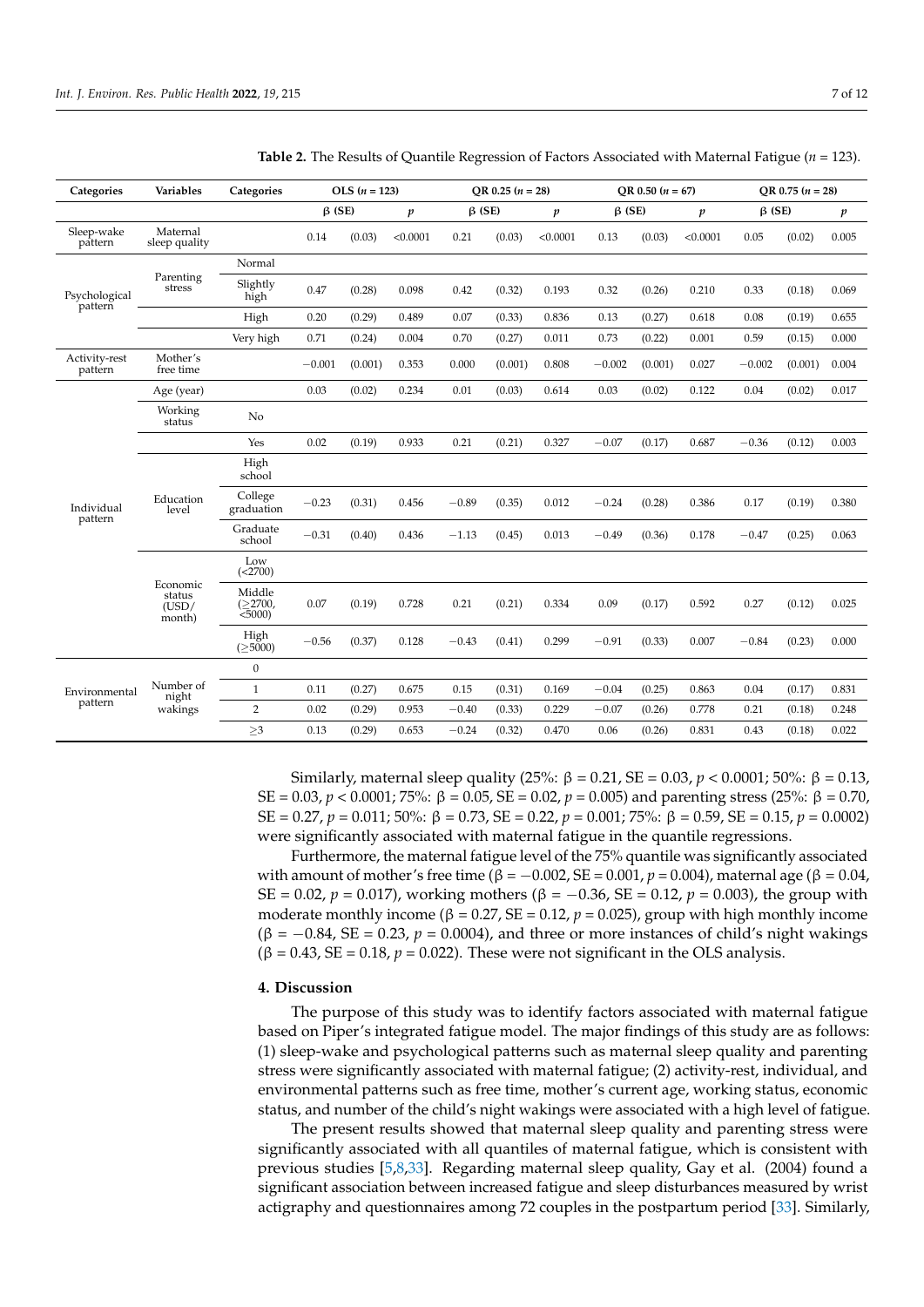Rychnovsky and Hunter (2009) found that the fatigue of postpartum women as measured by questionnaires was associated with disturbed sleep in terms of frequent awakenings, time spent awake, sleep depth, and difficulty falling asleep [\[8\]](#page-9-5). Cooklin et al. (2012) reported sleep disruption as a key factor contributing to fatigue and found that maternal fatigue was more severe than paternal fatigue [\[5\]](#page-9-4). Sleep interventions considering the sleep patterns of mothers and their children are necessary to improve maternal sleep quality because they spend a significant amount of time together during the day and night.

Previous studies have reported parenting stress as a significant factor associated with maternal fatigue [\[6](#page-9-12)[,21\]](#page-10-5) and the level of fatigue remained high from after giving birth to more than a year after childbirth [\[20\]](#page-10-4) In most cultures, women provide more childcare than men do. In particular, Korea has the lowest male participation time in housework among OECD countries [\[34\]](#page-10-18). The additional roles of mother and wife that accompany marriage are burdensome for women in Korea [\[35\]](#page-10-19). Thus as the primary caregivers, mothers rearing children often experience a high level of parenting stress [\[15](#page-10-0)[,36\]](#page-10-20). The level of fatigue remains high from after giving birth to more than a year after childbirth [\[20](#page-10-4)[,37\]](#page-10-21). Moreover, the burden and parenting stress of childcare in Korean married women, especially first-time mothers, were much higher than that of women in other countries [\[38\]](#page-10-22); Thus, the imbalance in the distribution of gender roles may result in emotional problems [\[35\]](#page-10-19). The burden and fatigue of new roles are significant for first-time mothers. Therefore, intervention is needed for mothers with severe fatigue by identifying the factors affecting fatigue.

A previous study found that the degree of parenting stress and factors influencing mothers' stress differed by the developmental stages of the child [\[39\]](#page-10-23). For instance, intimacy with a partner was mainly related to mothers' stress in the early childbirth period and the child's temperament was mainly related to mothers' stress in the first two or three years when the child's personality is formed. To reduce maternal fatigue, healthcare providers can offer mothers information about their child's developmental stage and conduct interventions to reinforce parental competence.

In the current study, having free time was associated with a low level of fatigue. Similarly, Musick, Meier, and Flood (2016) found that the quantity and quality of free time away from parenting might affect parents' stress, fatigue, and feelings defined as well-being indicators [\[40\]](#page-10-24). In detail, free time was measured as hours of free time in the prior 24-h period and the results showed that experiencing free time was associated with lower maternal stress and fatigue.

With regard to individual patterns including age and working and economic status, the findings of previous studies have been inconsistent. The current study showed that being older significantly increased maternal fatigue among mothers with a high level of fatigue. This finding is meaningful in Korea because Korean women's mean age at first childbirth had increased from 26.7 years in 1996 to 31.2 years in 2015 [\[41\]](#page-10-25). However, the findings of previous studies on the association between mother's age and fatigue are inconsistent. Song et al. (2007) and Taylor and Johnson (2013) found that older maternal age was associated with a higher level of fatigue [\[16](#page-10-1)[,25\]](#page-10-9); however, Giallo et al. (2015) found that older mothers experienced less fatigue than did younger mothers at early postpartum [\[18\]](#page-10-3). However, these results should be interpreted with caution because those studies included both primiparous and multiparous mothers during a short period after childbirth (up to six months).

Regarding working status, having a job decreased fatigue among mothers in the third quantile in the current study. In similar, Kılıç & Eryılmaz (2011) found that unemployed mothers were more fatigued in the postpartum period [\[42\]](#page-10-26); however, Farag & Hassan (2019) found that 250 postpartum primiparous women were more fatigued compared with full-time housewives [\[43\]](#page-10-27). In the other studies, there were no statistically significant differences between fatigue level and maternal working status [\[44\]](#page-10-28). Comparing the finding of the current study with them of previous studies does not seem to be appropriate because of different participants' characteristics of the studies. The participants of previous studies were at the postpartum period from six weeks to three months after childbirth, while the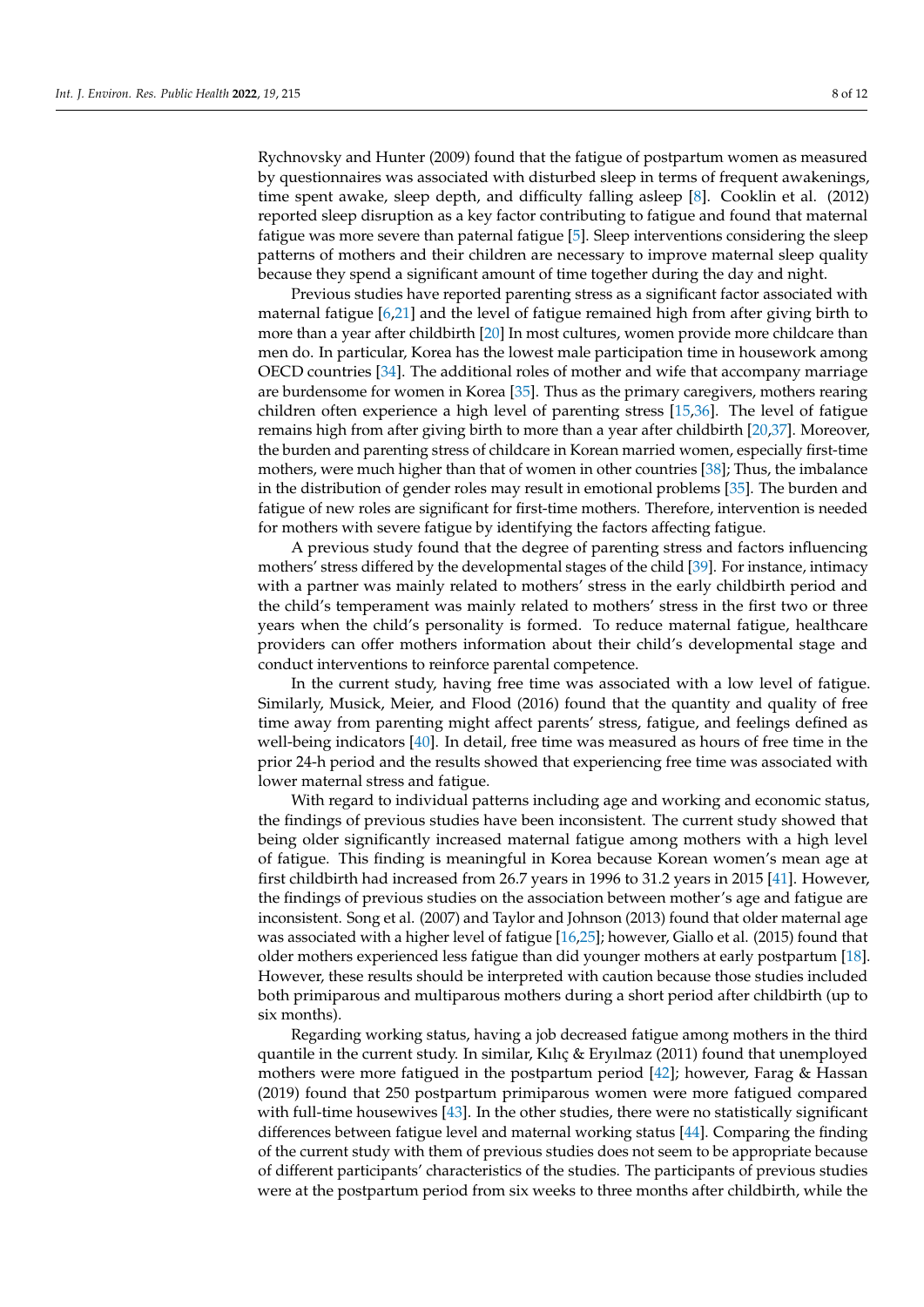current study included mothers from three to 36 months after childbirth. Because most developed countries, including those of the participants in the previous studies mentioned above and Korea, provide women with three months of maternity leave, it is unclear whether they actually work at the workplace during the postpartum period because they might be on maternity leave.

In the literature, it was reported that socioeconomic status was negatively associated with the level of fatigue in mothers [\[18](#page-10-3)[,45\]](#page-10-29) which was consistent with the current study. Giallo et al. (2015) found that a low level of socioeconomic status was associated with high levels of fatigue in the first seven months postpartum [\[18\]](#page-10-3). Doering and Durfor (2011) conducted qualitative research among low-income urban mothers in the first six months postpartum and found that mothers rearing children were burdened with performing diverse roles caused by economic and situational difficulties, which resulted in the accumulation of sleep deprivation and consequently contributed to fatigue [\[45\]](#page-10-29).

Lastly, one of the main factors contributing to fatigue was having children with a disturbed sleep pattern, which may lead to insufficient sleep in mothers. Specifically, three or more night wakings among children was significantly associated with increased maternal fatigue in only the third fatigue quantile. This finding was consistent with the study by Gay et al. (2004), who found that mothers who were disturbed by the sleep pattern of their child at night were more likely to have high fatigue [\[33\]](#page-10-17). This finding indicates that developing interventions that consider the child's sleep pattern is necessary. Maintaining a good sleep environment is also important for improving the sleep quality of mothers in order to decrease maternal fatigue. Bed sharing may include benefits such as an improved parent-child relationship and low separation anxiety in the child; however, it can affect maternal sleep quality [\[33\]](#page-10-17) and increase the risk of sudden infant death syndrome (SIDS) [\[46\]](#page-11-0). In Korea, most parents (94.5%) sleep with their children in the same room or their bed [\[11\]](#page-9-8). Although the American Academy of Pediatrics officially discourages bed sharing, the proportion of bed sharing between mother and child increased in the US from 5.55% to 12.8% between 1993 and 2000 [\[47\]](#page-11-1). One workaround could be allowing the mother and child to sleep together in the same room but using separate beds. A risky sleep environment (e.g., not using a firm mattress) and improper posture, which can interfere with breathing, are possible causes of SIDS. Using separate beds in the same room can help maintain a safe sleep environment as well as improve the interaction between mother and child.

This study has several limitations. First, this study has some limitations in the sampling method and representativeness of the participants. A convenient sampling method was used for the recruitment of participants in this study and thus there are limitations to the generalization of research findings. Because the participants of this study were recruited through famous online communities where many Korean mothers were enrolled, there was a limitation in representing Korean mothers. Therefore, more studies are needed to recruit mothers considering their demographic, socio-economic, and cultural characteristics that are representative of mothers in Korea. In addition, a study with large sample size is needed to confirm the factors associated with maternal fatigue in Korea. Second, the quality of interaction in the marital relationship was a factor significantly associated with maternal fatigue, but the current study assessed only whether the spouse offered support in housework and parenting. Further research is needed to determine the relationship between the quality of couples' interaction and maternal fatigue. Third, children's sleep shows different patterns depending on the developmental stage. Further research is needed to understand the mother's fatigue according to the developmental stage of the child. Fourth, sleep quality was retrospectively measured using a self-reported questionnaire, which might have caused self-report bias. To increase the objectivity of sleep measurement, recent studies have measured sleep quality using actigraph devices, a non-invasive method of monitoring human rest and activity cycles. Future research using objective indicators that accurately measure sleep quality and quantity is recommended.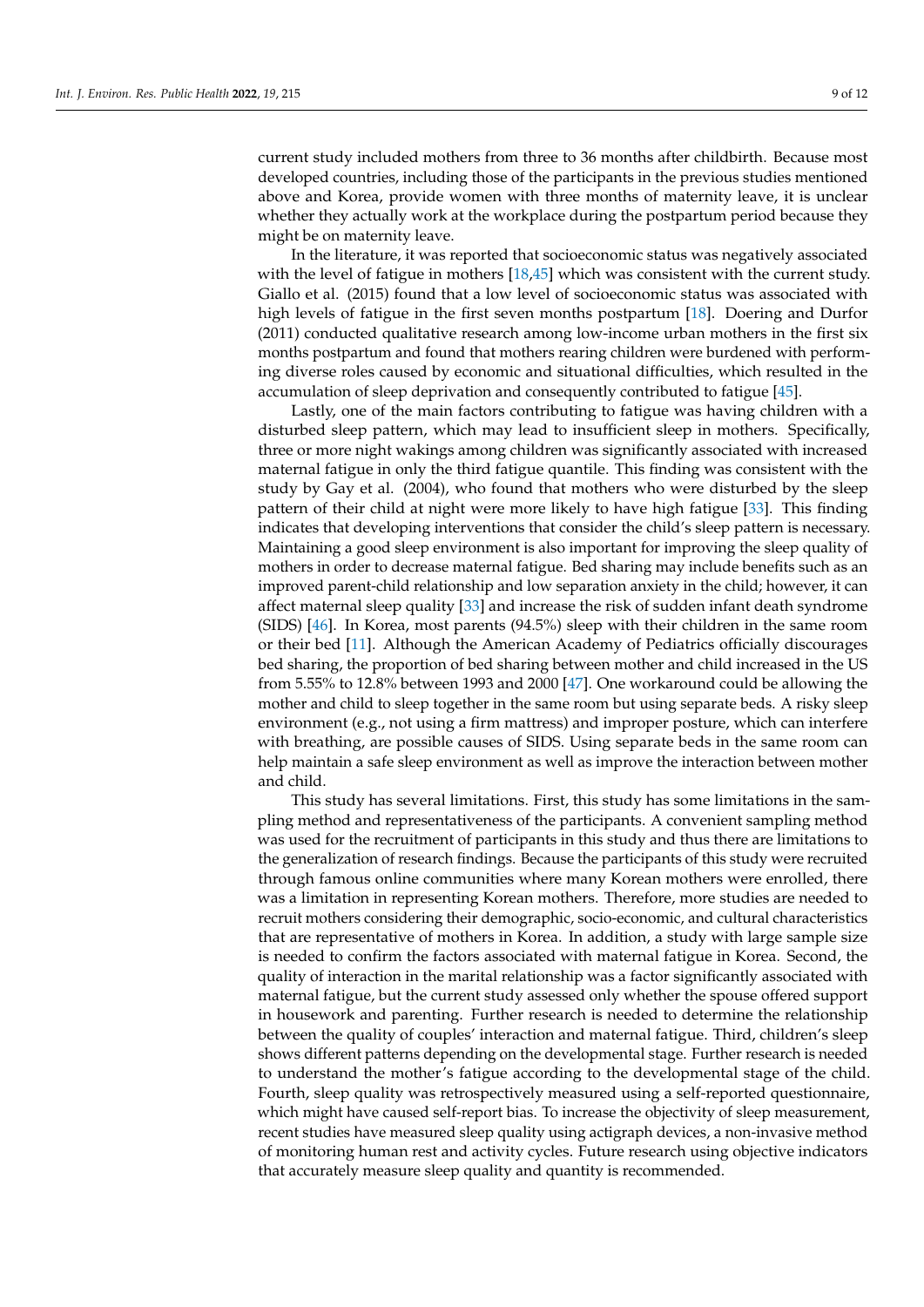## **5. Conclusions**

The current study found that lack of adequate free time in mothers, advanced maternal age, being a housewife, having a moderate income, and frequent night wakings of the child significantly increased fatigue among mothers in the third quantile of fatigue. This finding will assist in attaining better long-term health outcomes such as improved mother-child interaction and better mental health among mothers, thereby contributing to the reduction of fatigue during and beyond the early postpartum period.

**Author Contributions:** Conceptualization, J.P. and K.L.; methodology, J.P., C.G.P. and K.L.; software, K.L.; validation, J.P., C.G.P. and K.L.; formal analysis, J.P. and K.L.; investigation, J.P. and K.L; data curation, K.L.; writing—original draft preparation, J.P. and K.L.; writing—review and editing, J.P. and K.L.; visualization, J.P. and K.L.; supervision, J.P.; project administration, J.P. All authors have read and agreed to the published version of the manuscript.

**Funding:** This work is supported by 2018 Faculty Research Fund granted from the Mo-Im Kim Nursing Research Institute, College of Nursing at Yonsei University (No: 6-2018-0028). Kyoungjin Lee received a scholarship from Brain Korea 21 FOUR Project funded by National Research Foundation (NRF) of Korea, Yonsei University College of Nursing (No: F21JB7504007).

**Institutional Review Board Statement:** This study was approved by the institutional review board of the College of Nursing, Yonsei University (No. Y-2018-0044).

**Informed Consent Statement:** Online informed consent was obtained from all subjects who participated in the survey to conduct the study and publish the results.

**Data Availability Statement:** The datasets used and/or analysed during the current study are available from the corresponding author on reasonable request.

**Conflicts of Interest:** The authors declare no conflict of interest.

## **References**

- <span id="page-9-0"></span>1. Ansara, D.; Cohen, M.M.; Gallop, R.; Kung, R.; Schei, B. Predictors of women's physical health problems after childbirth. *J. Psychosom. Obstet. Gynaecol.* **2005**, *26*, 115–125. [\[CrossRef\]](http://doi.org/10.1080/01443610400023064) [\[PubMed\]](http://www.ncbi.nlm.nih.gov/pubmed/16050537)
- <span id="page-9-1"></span>2. Schytt, E.; Lindmark, G.; Waldenstrom, U. Physical symptoms after childbirth: Prevalence and associations with self-rated health. *BJOG* **2005**, *112*, 210–217. [\[CrossRef\]](http://doi.org/10.1111/j.1471-0528.2004.00319.x)
- <span id="page-9-2"></span>3. Piper, B.; Lindsey, A.; Dodd, M. Fatigue mechanisms in cancer patients: Developing nursing theory. *Oncol. Nurs. Forum* **1987**, *14*, 17–23. [\[PubMed\]](http://www.ncbi.nlm.nih.gov/pubmed/3320981)
- <span id="page-9-3"></span>4. Salari, P.; Nazari, S.; Mazlum, R.; Ghanbari Hashem Abadi, B.A. Comparing postpartum stressors and social support level in primiparous and multiparous women. *J. Midwifery Reprod. Health* **2014**, *2*, 71–76.
- <span id="page-9-4"></span>5. Cooklin, A.R.; Giallo, R.; Rose, N. Parental fatigue and parenting practices during early childhood: An Australian community survey. *Child Care Health Dev.* **2012**, *38*, 654–664. [\[CrossRef\]](http://doi.org/10.1111/j.1365-2214.2011.01333.x) [\[PubMed\]](http://www.ncbi.nlm.nih.gov/pubmed/22017576)
- <span id="page-9-12"></span>6. Dunning, M.J.; Giallo, R. Fatigue, parenting stress, self-efficacy and satisfaction in mothers of infants and young children. *J. Reprod. Infant Psychol.* **2012**, *30*, 145–159. [\[CrossRef\]](http://doi.org/10.1080/02646838.2012.693910)
- 7. Kurth, E.; Kennedy, H.P.; Spichiger, E.; Hösli, I.; Stutz, E.Z. Crying babies, tired mothers: What do we know? A systematic review. *Midwifery* **2011**, *27*, 187–194. [\[CrossRef\]](http://doi.org/10.1016/j.midw.2009.05.012)
- <span id="page-9-5"></span>8. Rychnovsky, J.; Hunter, L.P. The relationship between sleep characteristics and fatigue in healthy postpartum women. *Women Health Issues* **2009**, *19*, 38–44. [\[CrossRef\]](http://doi.org/10.1016/j.whi.2008.07.015)
- <span id="page-9-6"></span>9. Teti, D.M.; Shimizu, M.; Crosby, B.; Kim, B.R. Sleep arrangements, parent-infant sleep during the first year, and family functioning. *Dev. Psychol.* **2016**, *52*, 1169–1181. [\[CrossRef\]](http://doi.org/10.1037/dev0000148)
- <span id="page-9-7"></span>10. Volkovich, E.; Ben-Zion, H.; Karny, D.; Meiri, G.; Tikotzky, L. Sleep patterns of co-sleeping and solitary sleeping infants and mothers: A longitudinal study. *Sleep Med.* **2015**, *16*, 1305–1312. [\[CrossRef\]](http://doi.org/10.1016/j.sleep.2015.08.016)
- <span id="page-9-8"></span>11. Ahn, Y.; Williamson, A.A.; Seo, H.J.; Sadeh, A.; Mindell, J.A. Sleep Patterns among South Korean Infants and Toddlers: Global Comparison. *J. Korean Med. Sci.* **2016**, *31*, 261–269. [\[CrossRef\]](http://doi.org/10.3346/jkms.2016.31.2.261) [\[PubMed\]](http://www.ncbi.nlm.nih.gov/pubmed/26839481)
- <span id="page-9-9"></span>12. Tsai, S.Y.; Barnard, K.E.; Lentz, M.J.; Thomas, K.A. Mother-infant activity synchrony as a correlate of the emergence of circadian rhythm. *Biol. Res. Nurs.* **2011**, *13*, 80–88. [\[CrossRef\]](http://doi.org/10.1177/1099800410378889)
- <span id="page-9-10"></span>13. Kim, D.S.; Lee, C.L.; Ahn, Y.M. Sleep problems in children and adolescents at pediatric clinics. *Korean J. Pediatr.* **2017**, *60*, 158–165. [\[CrossRef\]](http://doi.org/10.3345/kjp.2017.60.5.158)
- <span id="page-9-11"></span>14. Martin, J.; Hiscock, H.; Hardy, P.; Davey, B.; Wake, M. Adverse associations of infant and child sleep problems and parent health: An Australian population study. *Pediatrics* **2007**, *119*, 947–955. [\[CrossRef\]](http://doi.org/10.1542/peds.2006-2569) [\[PubMed\]](http://www.ncbi.nlm.nih.gov/pubmed/17473096)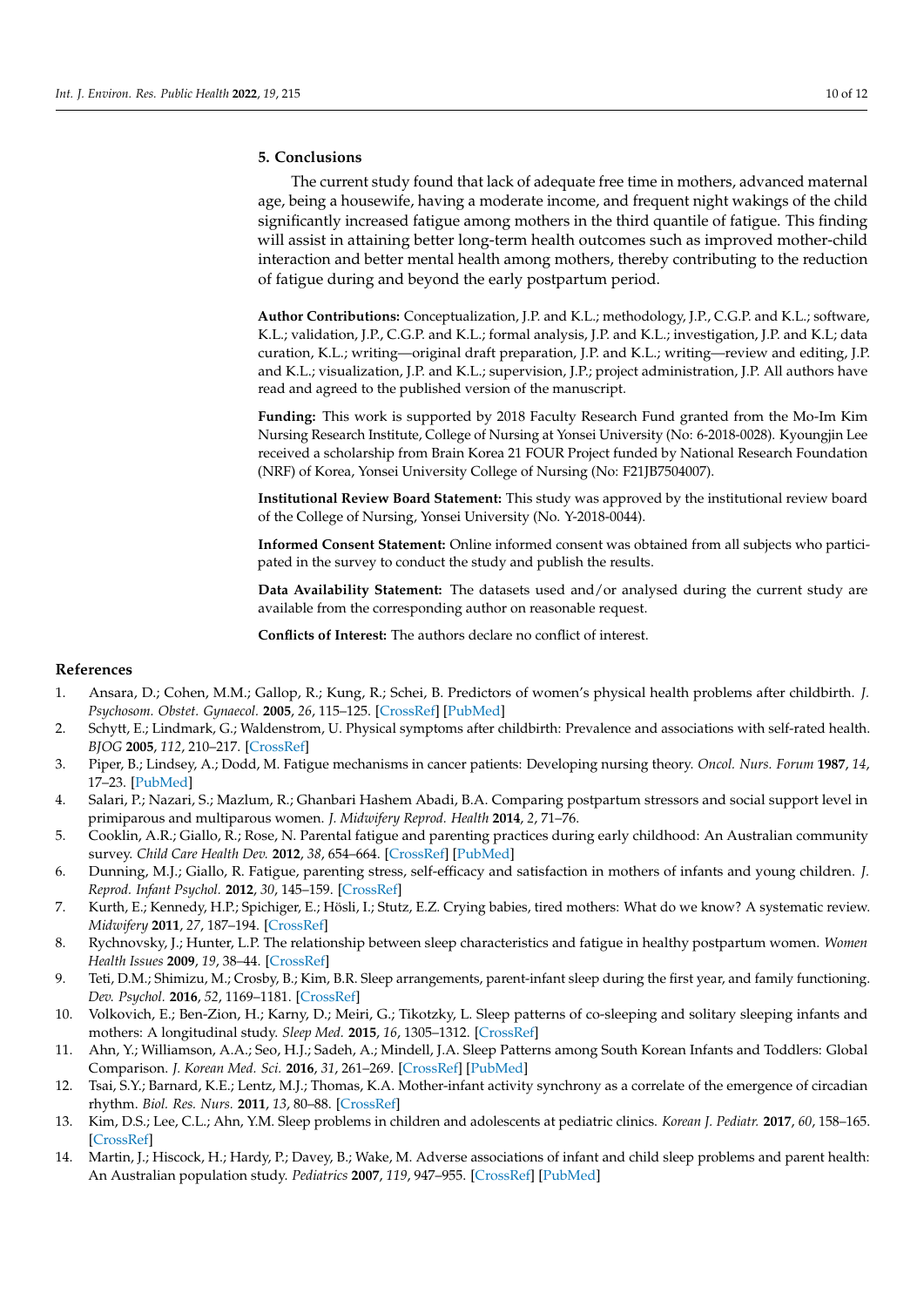- <span id="page-10-0"></span>15. Deater-Deckard, K. Parenting stress and child adjustment: Some old hypotheses and new questions. *Clin. Psychol. Sci. Pract.* **1998**, *5*, 314–332. [\[CrossRef\]](http://doi.org/10.1111/j.1468-2850.1998.tb00152.x)
- <span id="page-10-1"></span>16. Taylor, J.; Johnson, M. How women manage fatigue after childbirth. *Midwifery* **2010**, *26*, 367–375. [\[CrossRef\]](http://doi.org/10.1016/j.midw.2008.07.004)
- <span id="page-10-2"></span>17. Hung, C.H. The psychosocial consequences for primiparas and multiparas. *Kaohsiung J. Med. Sci.* **2007**, *23*, 352–360. [\[CrossRef\]](http://doi.org/10.1016/S1607-551X(09)70421-8)
- <span id="page-10-3"></span>18. Giallo, R.; Seymour, M.; Dunning, M.; Cooklin, A.; Loutzenhiser, L.; McAuslan, P. Factors associated with the course of maternal fatigue across the early postpartum period. *J. Reprod. Infant Psychol.* **2015**, *33*, 528–544. [\[CrossRef\]](http://doi.org/10.1080/02646838.2015.1021769)
- 19. Taylor, J.; Johnson, M. The role of anxiety and other factors in predicting postnatal fatigue: From birth to 6 months. *Midwifery* **2013**, *29*, 526–534. [\[CrossRef\]](http://doi.org/10.1016/j.midw.2012.04.011)
- <span id="page-10-4"></span>20. Troy, N.W. A comparison of fatigue and energy levels at 6 weeks and 14 to 19 months postpartum. *Clin. Nurs. Res.* **1999**, *8*, 135–152. [\[CrossRef\]](http://doi.org/10.1177/10547739922158205) [\[PubMed\]](http://www.ncbi.nlm.nih.gov/pubmed/10887866)
- <span id="page-10-5"></span>21. White, C.P.; White, M.B.; Fox, M.A. Maternal fatigue and its relationship to the caregiving environment. *Fam. Syst. Health* **2009**, *27*, 325–345. [\[CrossRef\]](http://doi.org/10.1037/a0018284)
- <span id="page-10-6"></span>22. Lai, T.L.; Robbins, H.; Wei, C.Z. Strong consistency of least squares estimates in multiple regression II. *J. Multivar. Anal.* **1979**, *9*, 343–361. [\[CrossRef\]](http://doi.org/10.1016/0047-259X(79)90093-9)
- <span id="page-10-7"></span>23. Koenker, R.; Geling, O. Reappraising medfly longevity: A quantile regression survival analysis. *J. Am. Stat. Assoc.* **2001**, *96*, 458–468. [\[CrossRef\]](http://doi.org/10.1198/016214501753168172)
- <span id="page-10-8"></span>24. Lê Cook, B.; Manning, W.G. Thinking beyond the mean: A practical guide for using quantile regression methods for health services research. *Shanghai Arch. Psychiatry* **2013**, *25*, 55–59. [\[CrossRef\]](http://doi.org/10.3969/j.issn.1002-0829.2013.01.011) [\[PubMed\]](http://www.ncbi.nlm.nih.gov/pubmed/24948867)
- <span id="page-10-9"></span>25. Song, J.E.; Chang, S.B.; Son, Y.J. The Influencing Factors on Postpartum Fatigue in Parturient Women. *Korean J. Adult Nurs.* **2007**, *19*, 670–681.
- <span id="page-10-10"></span>26. Hong, E.; Choi-Kwon, S. Effects of Sleep and Fatigue on Soldiers Health Promoting Behaviors in Korean Army. *Korean J. Adult Nurs.* **2016**, *28*, 106–115. [\[CrossRef\]](http://doi.org/10.7475/kjan.2016.28.1.106)
- <span id="page-10-11"></span>27. Krupp, L.B.; LaRocca, N.G.; Muir-Nash, J.; Steinberg, A.D. The fatigue severity scale. Application to patients with multiple sclerosis and systemic lupus erythematosus. *Arch. Neurol.* **1989**, *46*, 1121–1123. [\[CrossRef\]](http://doi.org/10.1001/archneur.1989.00520460115022) [\[PubMed\]](http://www.ncbi.nlm.nih.gov/pubmed/2803071)
- <span id="page-10-12"></span>28. Sohn, S.I.; Kim, D.H.; Lee, M.Y.; Cho, Y.W. The reliability and validity of the Korean version of the Pittsburgh Sleep Quality Index. *Sleep Breath.* **2012**, *16*, 803–812. [\[CrossRef\]](http://doi.org/10.1007/s11325-011-0579-9) [\[PubMed\]](http://www.ncbi.nlm.nih.gov/pubmed/21901299)
- <span id="page-10-13"></span>29. Buysse, D.J.; Reynolds, C.F., III; Monk, T.H.; Berman, S.R.; Kupfer, D.J. The Pittsburgh Sleep Quality Index: A new instrument for psychiatric practice and research. *Psychiatry Res.* **1989**, *28*, 193–213. [\[CrossRef\]](http://doi.org/10.1016/0165-1781(89)90047-4)
- <span id="page-10-14"></span>30. Lee, K.; Chung, K.; Park, J.; Kim, H. Reliability and validity study for the Korean version of parenting stress index short form (K-PSI-SF). *Korean J. Woman Psychol.* **2008**, *13*, 363–377.
- <span id="page-10-15"></span>31. Abidin, R.R. *Parenting Stress Index*, 3rd ed.; Professional Manual: Odessa, FL, USA, 1995.
- <span id="page-10-16"></span>32. *SAS Statistical Software*; SAS Institute Inc.: Cary, NC, USA, 2019.
- <span id="page-10-17"></span>33. Gay, C.L.; Lee, K.A.; Lee, S.Y. Sleep patterns and fatigue in new mothers and fathers. *Biol. Res. Nurs.* **2004**, *5*, 311–318. [\[CrossRef\]](http://doi.org/10.1177/1099800403262142)
- <span id="page-10-18"></span>34. Choi, H.-J.; Back, S.-G. A Study on Depressive disposition by Convergence approach of Leisure History and Family situation in Elderly Women. *J. Korea Converg. Soc.* **2015**, *6*, 295–302. [\[CrossRef\]](http://doi.org/10.15207/JKCS.2015.6.5.295)
- <span id="page-10-19"></span>35. Kim, S.K.; Park, S.; Rhee, H. The effect of work-family conflict on depression in married working women. *J. Digit. Converg.* **2017**, *15*, 267–275. [\[CrossRef\]](http://doi.org/10.14400/JDC.2017.15.3.267)
- <span id="page-10-20"></span>36. Friedman, S. Still a "Stalled Revolution"? Work/Family Experiences, Hegemonic Masculinity, and Moving toward Gender Equality. *Sociol. Compass* **2015**, *9*, 140–155. [\[CrossRef\]](http://doi.org/10.1111/soc4.12238)
- <span id="page-10-21"></span>37. Doering, J.J.; Dogan, S. A Postpartum Sleep and Fatigue Intervention Feasibility Pilot Study. *Behav. Sleep Med.* **2018**, *16*, 185–201. [\[CrossRef\]](http://doi.org/10.1080/15402002.2016.1180523) [\[PubMed\]](http://www.ncbi.nlm.nih.gov/pubmed/27310224)
- <span id="page-10-22"></span>38. Seo, M.; Choi, E. The Effects of Maternal Depression on Maternal Parenting Stress among Mothers with Young Children: A Focus on the Moderating Effects of Mother's and Father's Perceived Fatherly Involvement in Child Rearing. *Early Child. Educ. Res. Rev.* **2016**, *20*, 575–594.
- <span id="page-10-23"></span>39. Mulsow, M.; Caldera, Y.M.; Pursley, M.; Reifman, A.; Huston, A.C. Multilevel factors influencing maternal stress during the first three years. *J. Marriage Fam.* **2002**, *64*, 944–956. [\[CrossRef\]](http://doi.org/10.1111/j.1741-3737.2002.00944.x)
- <span id="page-10-24"></span>40. Musick, K.; Meier, A.; Flood, S. How Parents Fare: Mothers' and Fathers' Subjective Well-Being in Time with Children. *Am. Sociol. Rev.* **2016**, *81*, 1069–1095. [\[CrossRef\]](http://doi.org/10.1177/0003122416663917)
- <span id="page-10-25"></span>41. Statistics Korea. *Household Expenditure Trends in 2018*; Statistics Korea: Daejeon, Korea, 2019.
- <span id="page-10-26"></span>42. Kılıç, M.; Eryılmaz, G. The determination of women's fatigue levels in the third trimester of pregnancy and in the postpartum period. *HealthMED* **2011**, *5*, 826.
- <span id="page-10-27"></span>43. Farag, D.S.S.; Hassan, H.E. Knowledge on Neonatal Danger Sign and Associated Factors among Mothers who Give Birth in Arerti General Hospital, Ethiopia from September 2017–September 2018. *ARC J. Nurs. Healthc.* **2019**, *5*, 33–46. [\[CrossRef\]](http://doi.org/10.20431/2455-4324.0502005)
- <span id="page-10-28"></span>44. Yesilcinar, I.; Yavan, T.; Karasahin, K.E.; Yenen, M.C. The identification of the relationship between the perceived social support, fatigue levels and maternal attachment during the postpartum period. *J. Matern. Fetal. Neonatal. Med.* **2017**, *30*, 1213–1220. [\[CrossRef\]](http://doi.org/10.1080/14767058.2016.1209649) [\[PubMed\]](http://www.ncbi.nlm.nih.gov/pubmed/27401046)
- <span id="page-10-29"></span>45. Doering, J.; Durfor, S.L. The Process of "Persevering Toward Normalcy" After Childbirth. *MCN Am. J. Matern. Child Nurs.* **2011**, *36*, 258–265. [\[CrossRef\]](http://doi.org/10.1097/NMC.0b013e31821826e7) [\[PubMed\]](http://www.ncbi.nlm.nih.gov/pubmed/21709524)